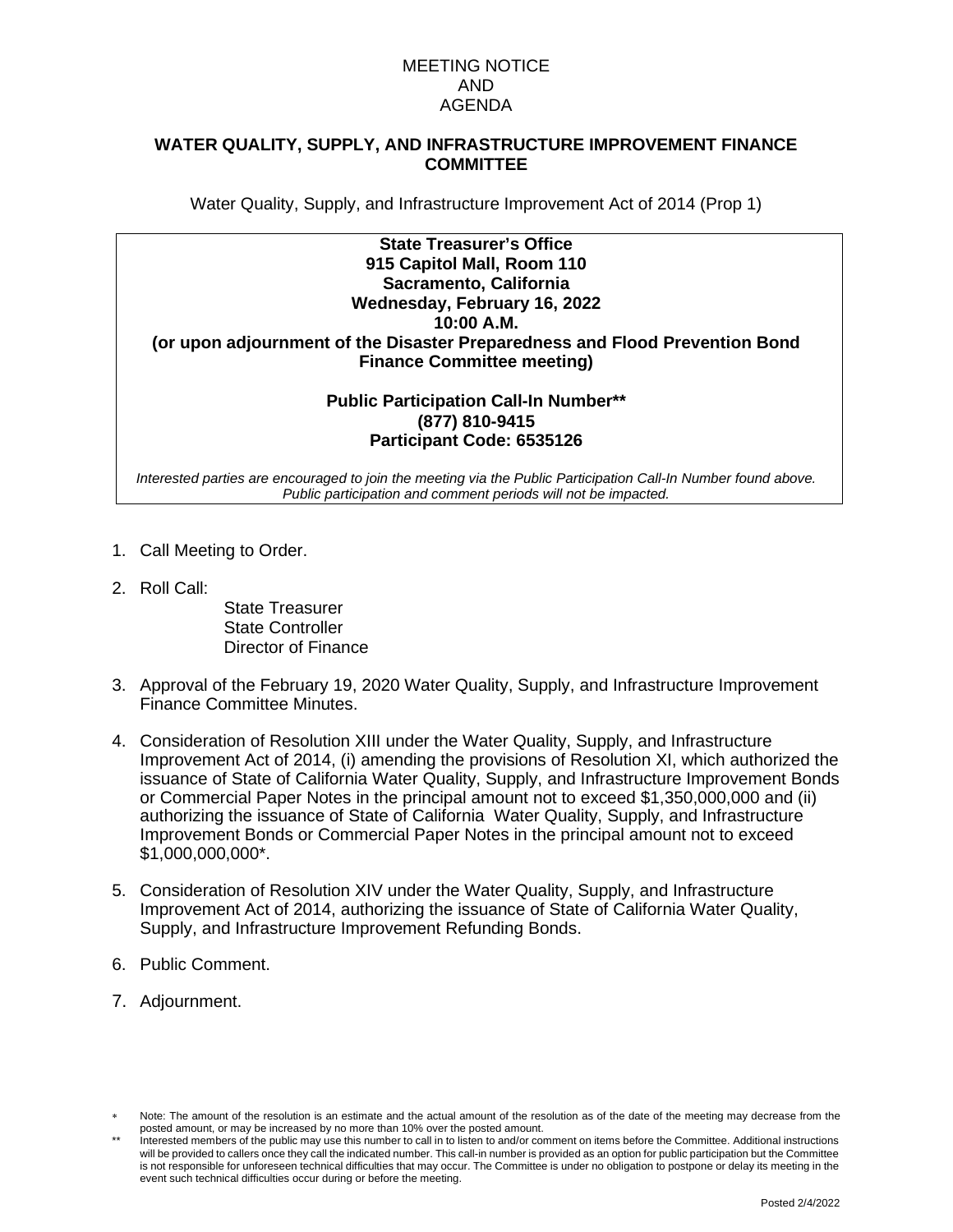The Water Quality, Supply, and Infrastructure Improvement Finance Committee ("Committee") complies with the Americans with Disabilities Act (ADA) by ensuring that the meeting facilities are accessible to persons with disabilities, and providing this notice and information given to the members of the Committee in the appropriate alternative formats when requested. If you need further assistance, including disability-related modifications or accommodations, you may contact Vicki AuYeung no later than five calendar days before the meeting at (800) 900-3873 and Telecommunication Device for the Deaf (TDD) services at (916) 654-9922.

Questions or requests for additional information prior to the Committee meeting may be referred to Vicki AuYeung of the State Treasurer's Office, 915 Capitol Mall, Room 261, Sacramento, CA 95814 at (800) 900-3873. The meeting notice and agenda will be posted at the website [www.treasurer.ca.gov.](http://www.treasurer.ca.gov/)